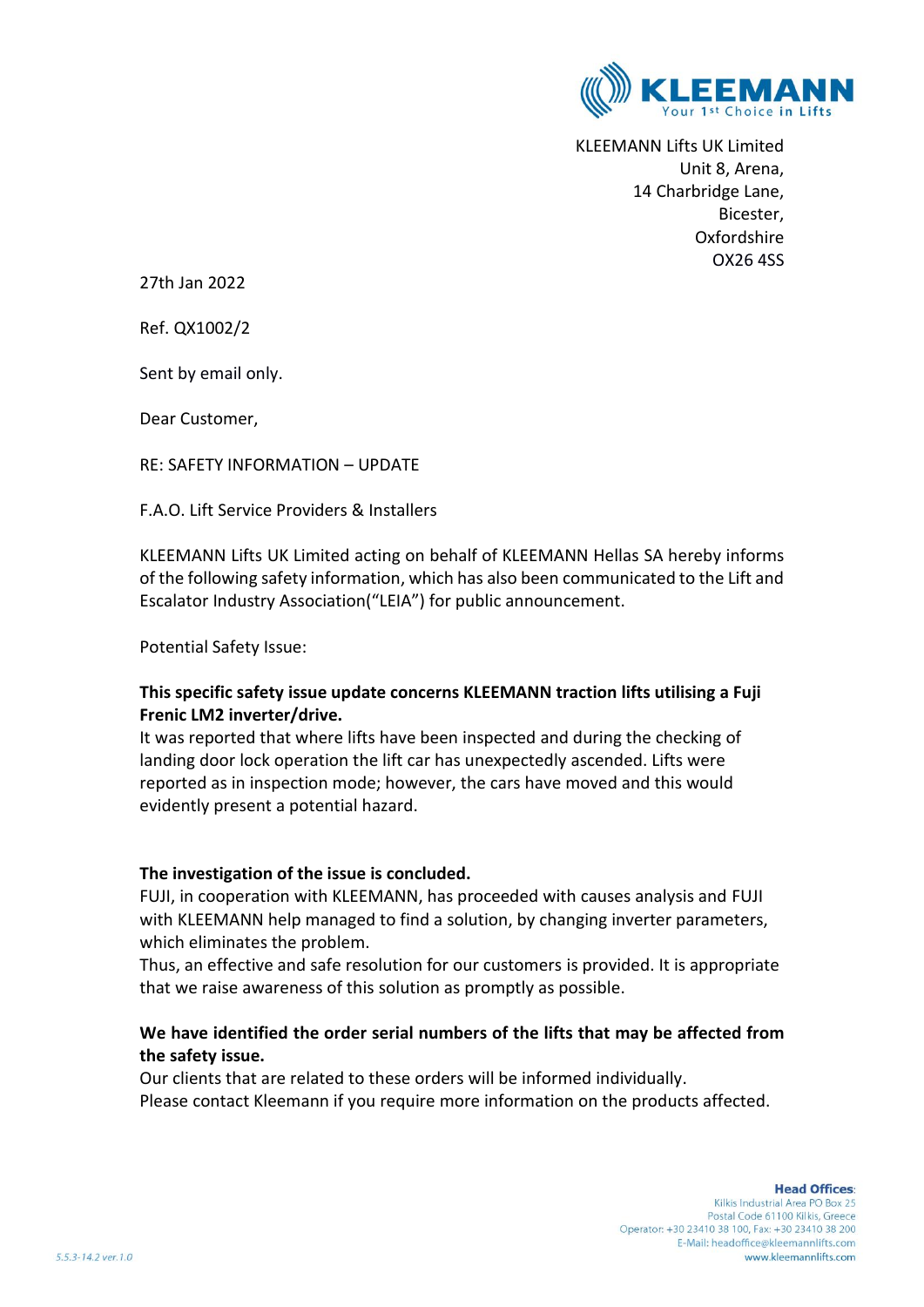

As safety is a priority to KLEEMANN and one of our core values, we have reviewed all configurations where this fault might occur and have also collaborated with the Liftinstituut to ensure the highest level of detail is reviewed and assessed. Fault resolution and method have been verified and presented below. This procedure should be implemented on lifts in service or any lift due to be placed into service:

# **Modification Procedure**

**Prior to undertaking the procedure, ensure all risk assessments are completed for working and that the lift is barriered against people accessing the car.**

- 1. Switch the controller to Recall mode.
- 2. While in main screen press the **PRG** button on Inverter Hand terminal.
- 3. Choose menu **2. Function Codes** and press the **SET** button.
- 4. Choose menu **1. Data Set** and press the **SET** button.
- 5. Choose menu **E: Extension** and press the **SET** button.
- 6. Navigate to parameter **E23** and press the **SET** button to modify it.
- <span id="page-1-1"></span>7. Use Up/Down buttons to change its value to *143 (CL03)* and press the **SET** button to save it.
- 8. Press the **Reset** button to return to main screen.
- 9. Press the **PRG** button on Inverter hand terminal main screen.
- 10. Choose menu **2. Function Codes** and press the **SET** button.
- 11. Choose menu **1. Data Set** and press the **SET** button.
- 12. Choose menu **L: Lift** and press the **SET** button.
- 13. Navigate to parameter **L85** and press the **SET** button to modify it.
- <span id="page-1-2"></span>14. Use Up/Down buttons to change its value to *0.1* and press the **SET** button to save it.
- 15. Navigate to parameter **L86** and press the **SET** button to modify it.
- <span id="page-1-3"></span>16. Use Up/Down buttons to change its value to *0* and press the **SET** button to save it.
- 17. Press the **Reset** button to return to main screen.
- 18. Press the **PRG** button on Inverter hand terminal main screen.
- 19. Choose menu **2. Function Codes** and press the **SET** button.
- 20. Choose menu **1. Data Set** and press the **SET** button.
- 21. Choose menu **U: Custom Logic** and press the **SET** button.
- <span id="page-1-4"></span>*22.* Navigate to parameter **U00.** If its value is not *1*, press the **SET** button to modify it. If its value is *1,* skip step *[23.](#page-1-0)*
- <span id="page-1-0"></span>23. Use Up/Down buttons to change its value to *1* and press the **SET** button to save it.
- 24. Navigate to parameter **U73** and press the **SET** button to modify it.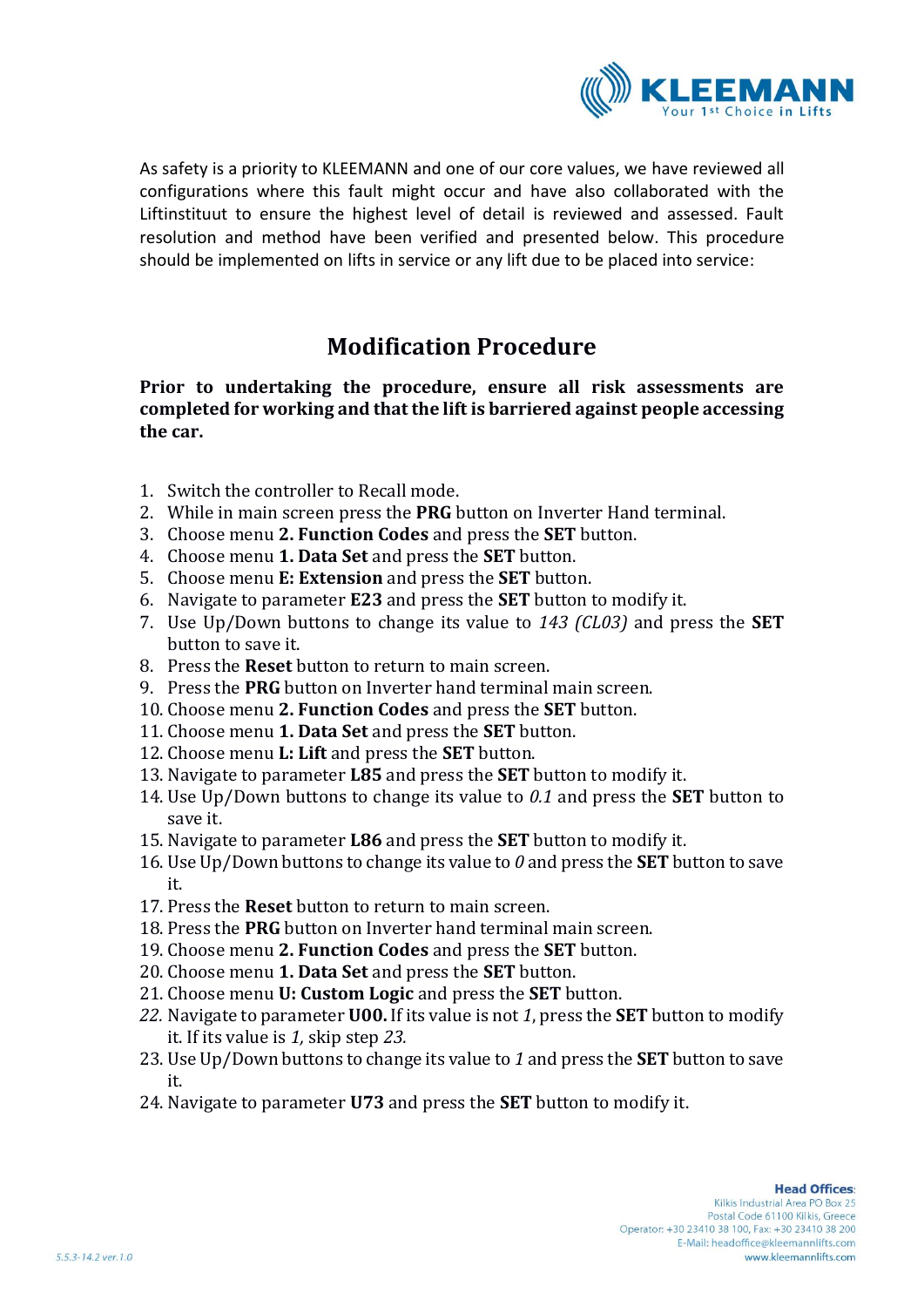

- <span id="page-2-0"></span>25. Use Up/Down buttons to change its value to *20* and press the **SET** button to save it.
- 26. Navigate to parameter **U197** and press the **SET** button to modify it.
- <span id="page-2-1"></span>27. Use Up/Down buttons to change its value to *2024* and press the **SET** button to save it.
- 28. Navigate to parameter **U199** and press the **SET** button to modify it.
- <span id="page-2-2"></span>29. Use Up/Down buttons to change its value to *505* and press the **SET** button to save it.
- *30.* For each of the parameters in the below steps, navigate to the parameter that will be modified, change its value according to the step and press the **SET** button to save it.

### *Make sure to change the parameters exactly in the sequence described in the steps below.*

- <span id="page-2-3"></span>a. Set **U190** to *15*
- b. Set **U191** to *2009*
- <span id="page-2-4"></span>c. Set **U195** to *1*
- <span id="page-2-5"></span>d. Set **U190** to *16*
- e. Set **U191** to *6003*
- f. Set **U192** to *2015*
- g. Set **U193** to *2018*
- h. Set **U194** to *9*
- <span id="page-2-6"></span>i. Set **U195** to *85*
- <span id="page-2-7"></span>j. Set **U190** to *17*
- k. Set **U191** to *70*
- <span id="page-2-8"></span>l. Set **U192** to *102*
- <span id="page-2-9"></span>m. Set **U190** to *18*
- n. Set **U191** to *22*
- o. Set **U192** to *2017*
- p. Set **U193** to *2019*
- <span id="page-2-10"></span>q. Set **U194** to *1.1*
- <span id="page-2-11"></span>r. Set **U190** to *19*
- s. Set **U191** to *30*
- t. Set **U192** to *4010*
- <span id="page-2-12"></span>u. Set **U193** to *4011*
- <span id="page-2-13"></span>v. Set **U190** to *20*
- w. Set **U191** to *60*
- x. Set **U192** to *12*
- <span id="page-2-14"></span>y. Set **U193** to *2021*
- <span id="page-2-15"></span>z. Set **U190** to *21*
- aa. Set **U191** to *12*
- bb. Set **U192** to *1012*
- cc. Set **U194** to *0.1*
- <span id="page-2-16"></span>31. Press the **Reset** button to finish the procedure and return to main screen.
- 32. Switch the controller to normal operation.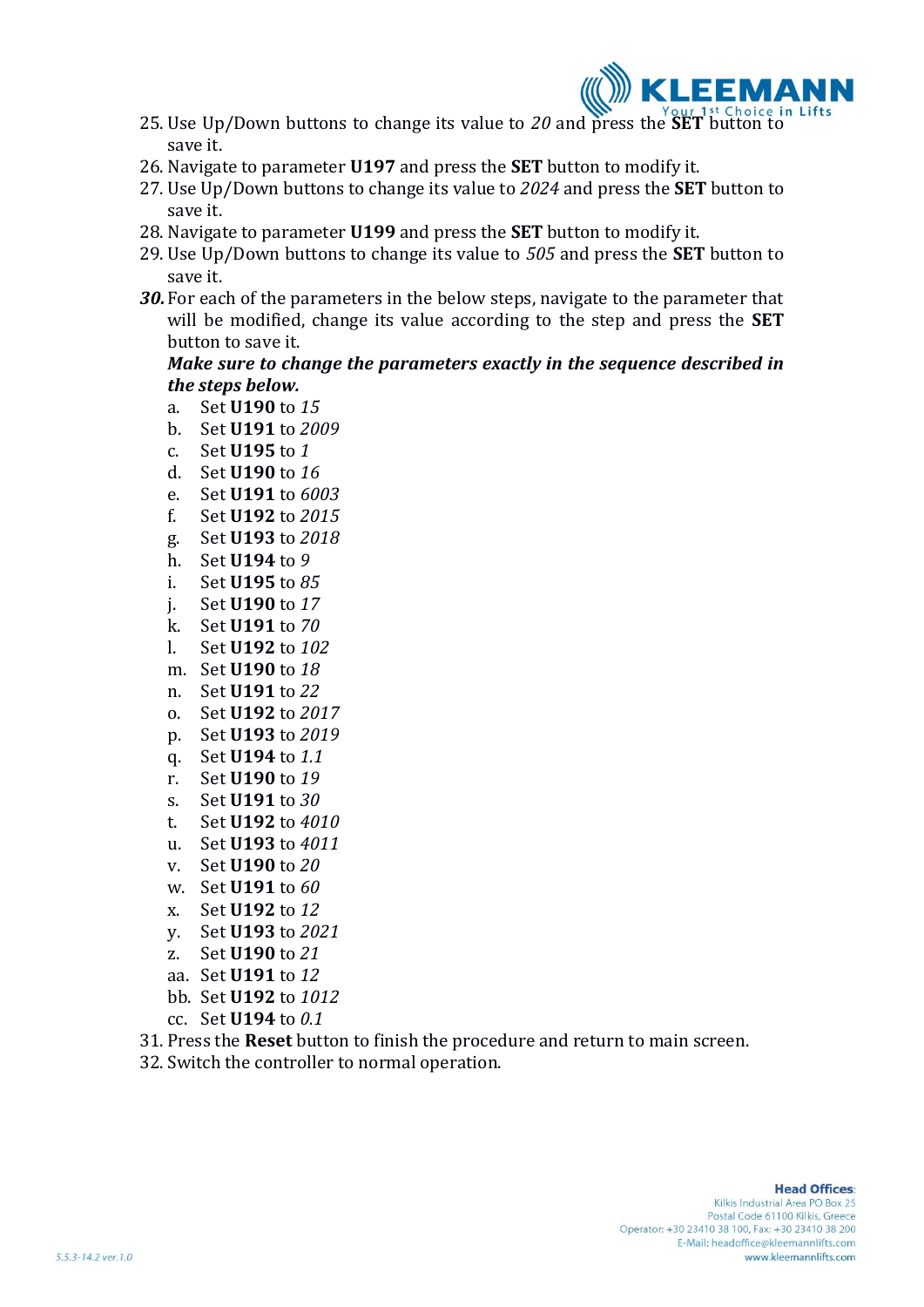

## **Modification verification**

- 1. Switch the controller to Recall mode.
- 2. While in main screen press the **PRG** button on Inverter Hand terminal.
- 3. Choose menu **2. Function Codes** and press the **SET** button.
- 4. Choose menu **1. Data Set** and press the **SET** button.
- 5. Choose menu **E: Extension** and press the **SET** button.
- 6. Navigate to parameter **E23** and confirm that its value is according to *step [7](#page-1-1)* in the modification procedure.
- 7. Press the **Reset** button to return to main screen.
- 8. Press the **PRG** button on Inverter hand terminal main screen.
- 9. Choose menu **2. Function Codes** and press the **SET** button.
- 10. Choose menu **1. Data Set** and press the **SET** button.
- 11. Choose menu **L: Lift** and press the **SET** button.
- 12. Navigate to parameter **L85** and confirm that its value is according to *step [14](#page-1-2)* in the modification procedure.
- 13. Navigate to parameter **L86** and confirm that its value is according to *step [16](#page-1-3)* in the modification procedure.
- 14. Press the **Reset** button to return to main screen.
- 15. Press the **PRG** button on Inverter hand terminal main screen.
- 16. Choose menu **2. Function Codes** and press the **SET** button.
- 17. Choose menu **1. Data Set** and press the **SET** button.
- 18. Choose menu **U: Custom Logic** and press the **SET** button.
- 19. Navigate to parameter **U00** and confirm that its value is according to *step [22](#page-1-4)* in the modification procedure.
- 20. Navigate to parameter **U73** and confirm that its value is according to *step [25](#page-2-0)* in the modification procedure.
- 21. Navigate to parameter **U197** and confirm that its value is according to *step [27](#page-2-1)* in the modification procedure.
- 22. Navigate to parameter **U199** and confirm that its value is according to *step [29](#page-2-2)* in the modification procedure.
- 23. Navigate to parameter **U190,** set its value to **15** and confirm that the values of parameters described in *steps [30.a](#page-2-3) to [30.c](#page-2-4)* are correct.
- 24. Navigate to parameter **U190,** set its value to **16** and confirm that the values of parameters described in *steps [30.d](#page-2-5) to [30.i](#page-2-6)* are correct.
- 25. Navigate to parameter **U190,** set its value to **17** and confirm that the values of parameters described in *steps [30.j](#page-2-7) to [30.l](#page-2-8)* are correct.
- 26. Navigate to parameter **U190,** set its value to **18** and confirm that the values of parameters described in *steps [30.m](#page-2-9) to [30.q](#page-2-10)* are correct.
- 27. Navigate to parameter **U190,** set its value to **19** and confirm that the values of parameters described in *steps [30.r](#page-2-11) to [30.u](#page-2-12)* are correct.
- 28. Navigate to parameter **U190,** set its value to **20** and confirm that the values of parameters described in *steps [30.v](#page-2-13) to [30.y](#page-2-14)* are correct.
- 29. Navigate to parameter **U190,** set its value to **21** and confirm that the values of parameters described in *steps [30.z](#page-2-15) to [30.cc](#page-2-16)* are correct.